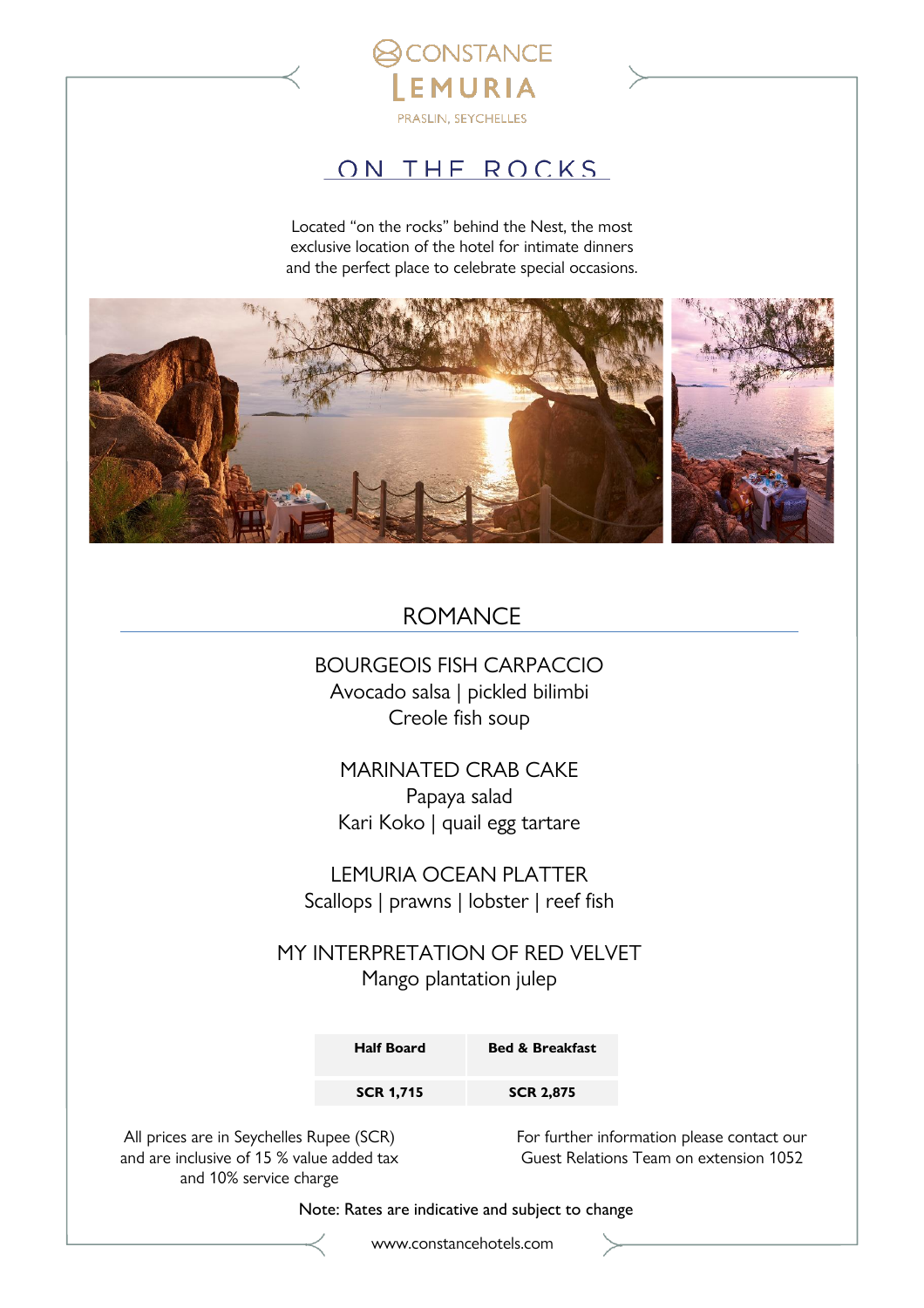

## ON THE ROCKS

Located "on the rocks" behind the Nest, the most exclusive location of the hotel for intimate dinners and the perfect place to celebrate special occasions.



## THE TERMINUM MENU

### ANSE KERLAN CHICKEN LOLLIPOP Breadfruit Velouté

MARINATED LAMB CAKE Coriander chutney | quail egg | pumpkin purée

THE ON THE ROCK BEEF STEAK PRIME SIRLOIN FILLET Kat-kat banana | Takamaka rum BBQ sauce

MY INTERPRETATION OF PASSION FRUIT Smoked cacao plantation julep

| <b>Half Board</b> | <b>Bed &amp; Breakfast</b> |
|-------------------|----------------------------|
| <b>SCR 1,040</b>  | <b>SCR 2,200</b>           |

All prices are in Seychelles Rupee (SCR) and are inclusive of 15 % value added tax and 10% service charge

For further information please contact our Guest Relations Team on extension 1052

Note: Rates are indicative and subject to change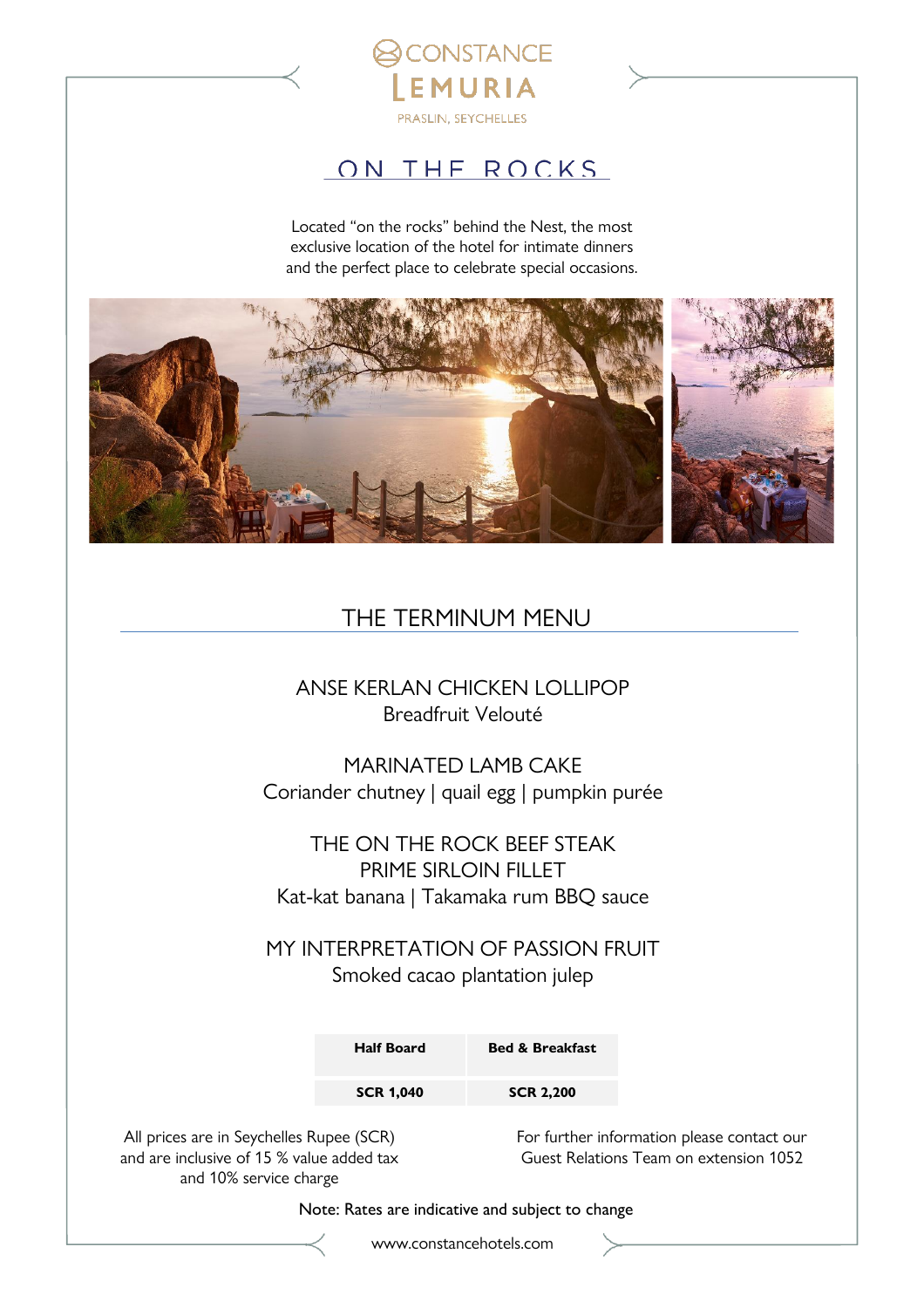

## ON THE ROCKS

Located "on the rocks" behind the Nest, the most exclusive location of the hotel for intimate dinners and the perfect place to celebrate special occasions.



## VEGETARIAN MENU

### SNACKS A LA CREOLE

ROASTED PUMPKIN SALAD Marinated tomato | Praslin cheese | honey Balsamic dressing

CAULIFLOWER RISOTTO Red cabbage gel | gold leave | Black Truffle

THE CHOCOLATE Chocolate mousse | chocolate ice-cream Smoked cacao

| <b>Half Board</b> | <b>Bed &amp; Breakfast</b> |
|-------------------|----------------------------|
| <b>SCR 525</b>    | <b>SCR 1,225</b>           |

All prices are in Seychelles Rupee (SCR) and are inclusive of 15 % value added tax and 10% service charge

For further information please contact our Guest Relations Team on extension 1052

Note: Rates are indicative and subject to change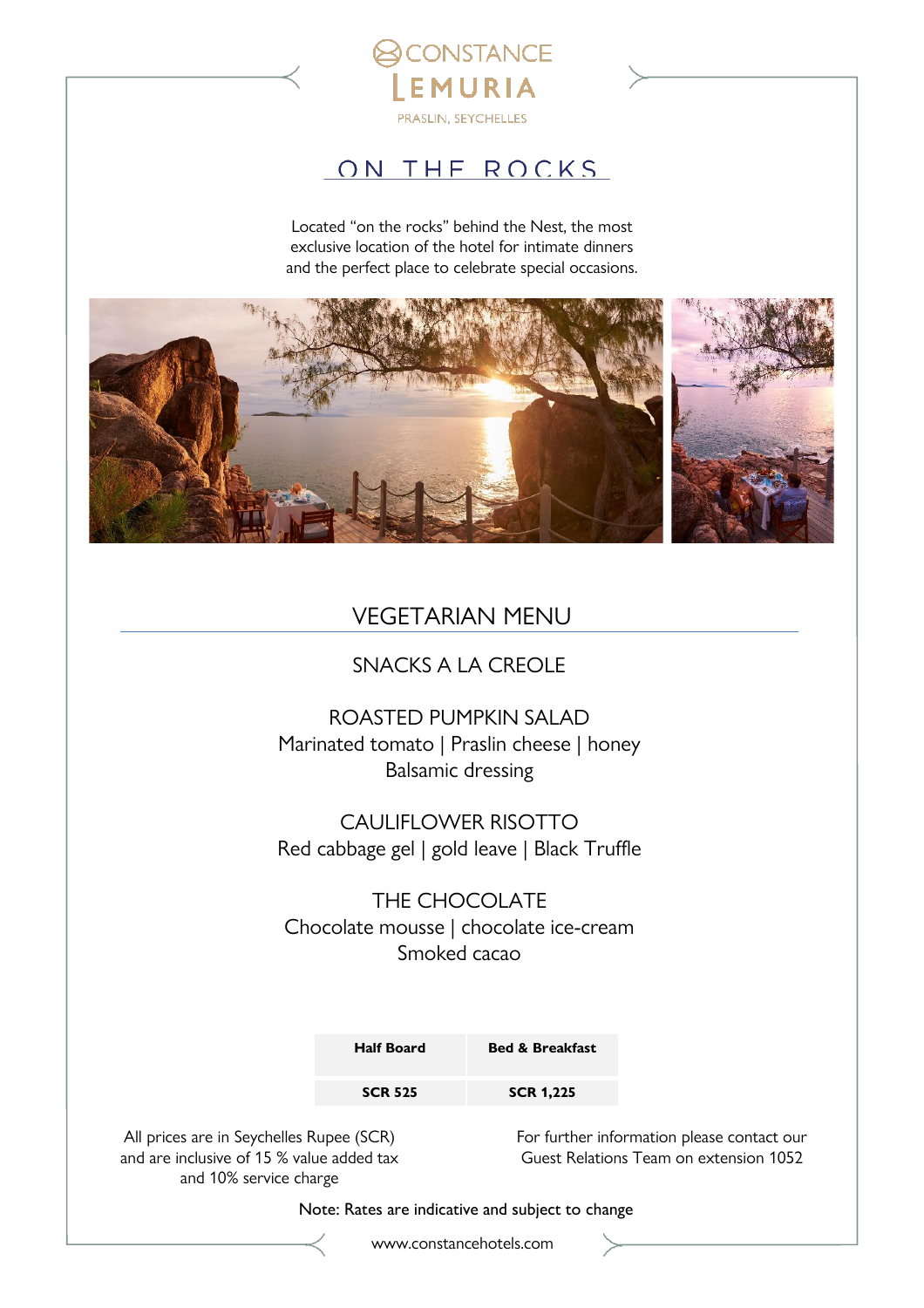

**NSTANCE** 

Barefoot dinner is the treat at Takamaka, just a few metres away from the turquoise water of Petite Anse Kerlan beach.

Snack in style with your feet on the sand in this understated and simple outlet, that offers a variety of different snacks that includes creative sushi with a Seychellois twist.Takamaka Bar is a fresh oasis away from the sun, and is the perfect place to watch the legendary Praslin sunset.



## SEAFOOD BBQ, THE SEYCHELLOIS WAY

Let our chef play with the product of the day

Starter, served "family style" Warm smoked marlin and coconut chutney with chili Grilled octopus | passion fruit

Mains straight from the grill Whole reef fish | lobster | jumbo tiger prawn

Creole rice Spiced black lentils with coconut milk Roasted potatoes in cinnamon leaves Mango or green papaya salad Chili dip Our very own Creole sauce

Dessert Island delight to share Vanilla grilled pineapple flambé with Takamaka rum Coconut nougat & roasted coconut ice cream

|                                                                                                                 | <b>Half Board</b> | <b>Bed &amp; Breakfast</b> |                                                                                      |
|-----------------------------------------------------------------------------------------------------------------|-------------------|----------------------------|--------------------------------------------------------------------------------------|
|                                                                                                                 | <b>SCR 1,250</b>  | <b>SCR 2,250</b>           |                                                                                      |
| All prices are in Seychelles Rupee (SCR)<br>and are inclusive of 15 % value added tax<br>and 10% service charge |                   |                            | For further information please contact our<br>Guest Relations Team on extension 1052 |

Note: Rates are indicative and subject to change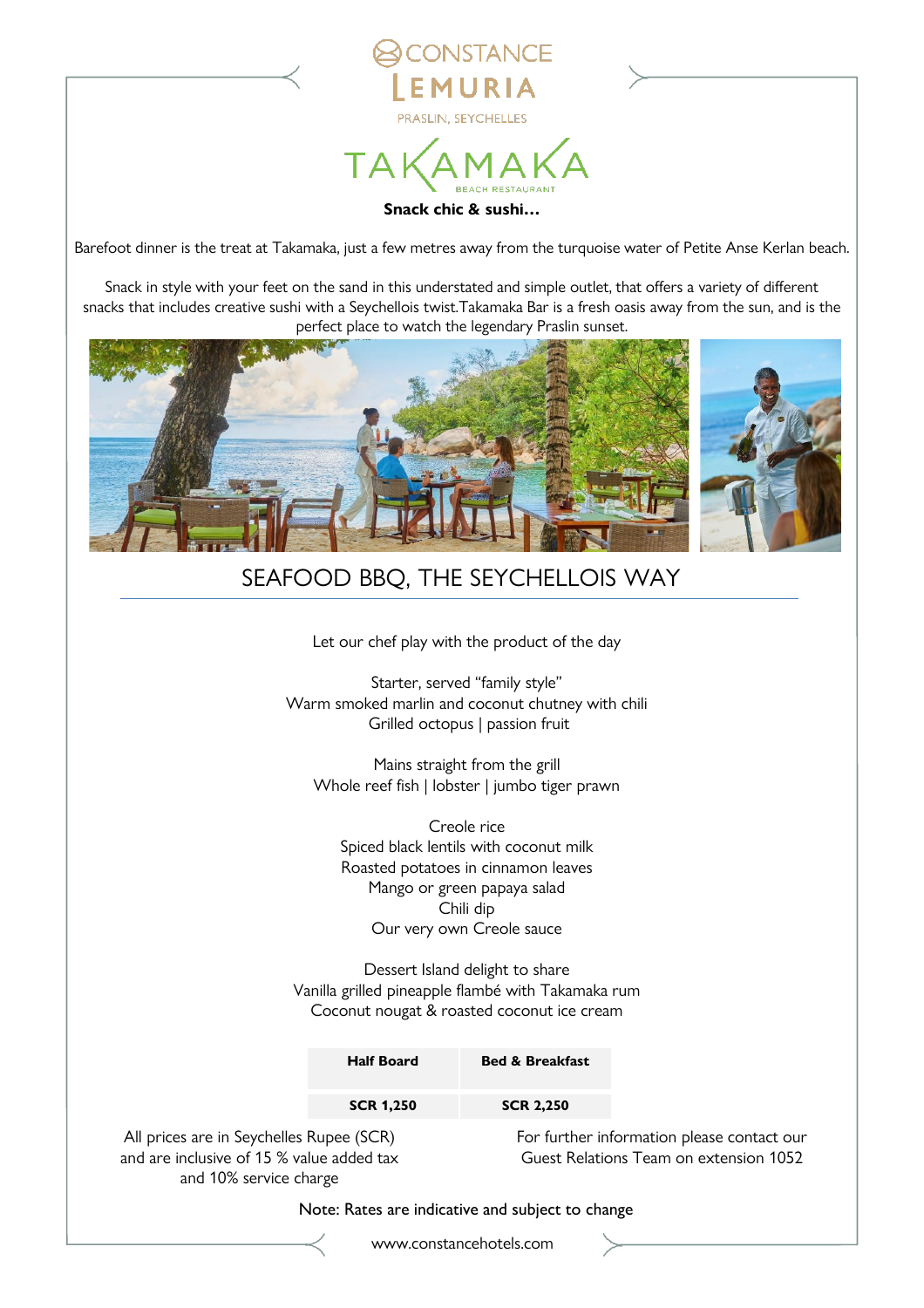

*ONSTANCE* 

Barefoot dinner is the treat at Takamaka, just a few metres away from the turquoise water of Petite Anse Kerlan beach.

Snack in style with your feet on the sand in this understated and simple outlet, that offers a variety of different snacks that includes creative sushi with a Seychellois twist.Takamaka Bar is a fresh oasis away from the sun, and is the perfect place to watch the legendary Praslin sunset.



## BAREFOOT BBQ

To start Chicken & prawn "satay lilit" on lemongrass stick | peanut sauce The BBQ salad | grilled chorizo | cherry tomato Aged balsamic

The BBQ chef prepared for you Australian prime black Angus beef rib eye steak Flamed New Zealand lamb chop | bilimbi marinade South African "Boereworst" sausage | beer & glazed onion Grilled vegetables | Parmesan shavings | olive oil Jacket potatoes with sour cream Grilled corn the old fashioned way Homemade pineapple BBQ sauce Selection of mustards

Island delight to share Grilled banana & passion fruit | white chocolate ice cream

| <b>Half Board</b> | <b>Bed &amp; Breakfast</b> |
|-------------------|----------------------------|
| <b>SCR 1,625</b>  | <b>SCR 2,625</b>           |

All prices are in Seychelles Rupee (SCR) and are inclusive of 15 % value added tax and 10% service charge

For further information please contact our Guest Relations Team on extension 1052

Note: Rates are indicative and subject to change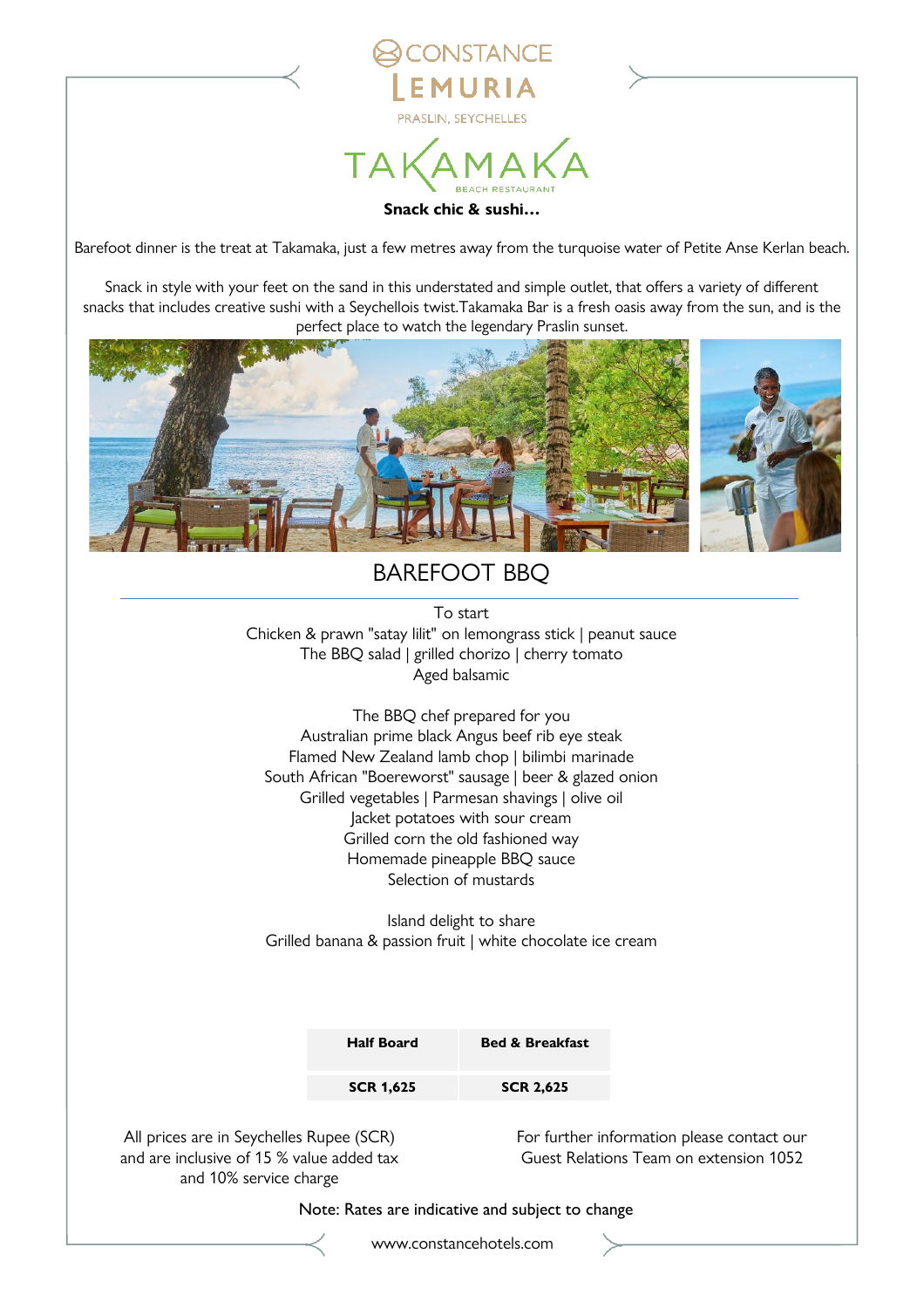

**ONSTANCE** 

Barefoot dinner is the treat at Takamaka, just a few metres away from the turquoise water of Petite Anse Kerlan beach.

Snack in style with your feet on the sand in this understated and simple outlet, that offers a variety of different snacks that includes creative sushi with a Seychellois twist.Takamaka Bar is a fresh oasis away from the sun, and is the perfect place to watch the legendary Praslin sunset.



## VEGETARIAN BBQ

Palm heart from our garden Ripe mango flavors with cinnamon leaves Avocado & fresh lime Baby gem & extra virgin olive oil Passion fruit dressing

Chargrilled asparagus Eggplant with coriander leaves Cheesy corn on the cob Portobello mushroom flavored with truffle oil Kreol sauce Pesto sauce

> Fresh pineapple Caramel sauce Coconut sorbet

| <b>Half Board</b> | <b>Bed &amp; Breakfast</b> |
|-------------------|----------------------------|
| <b>SCR 875</b>    | <b>SCR 1,375</b>           |

All prices are in Seychelles Rupee (SCR) and are inclusive of 15 % value added tax and 10% service charge

For further information please contact our Guest Relations Team on extension 1052

Note: Rates are indicative and subject to change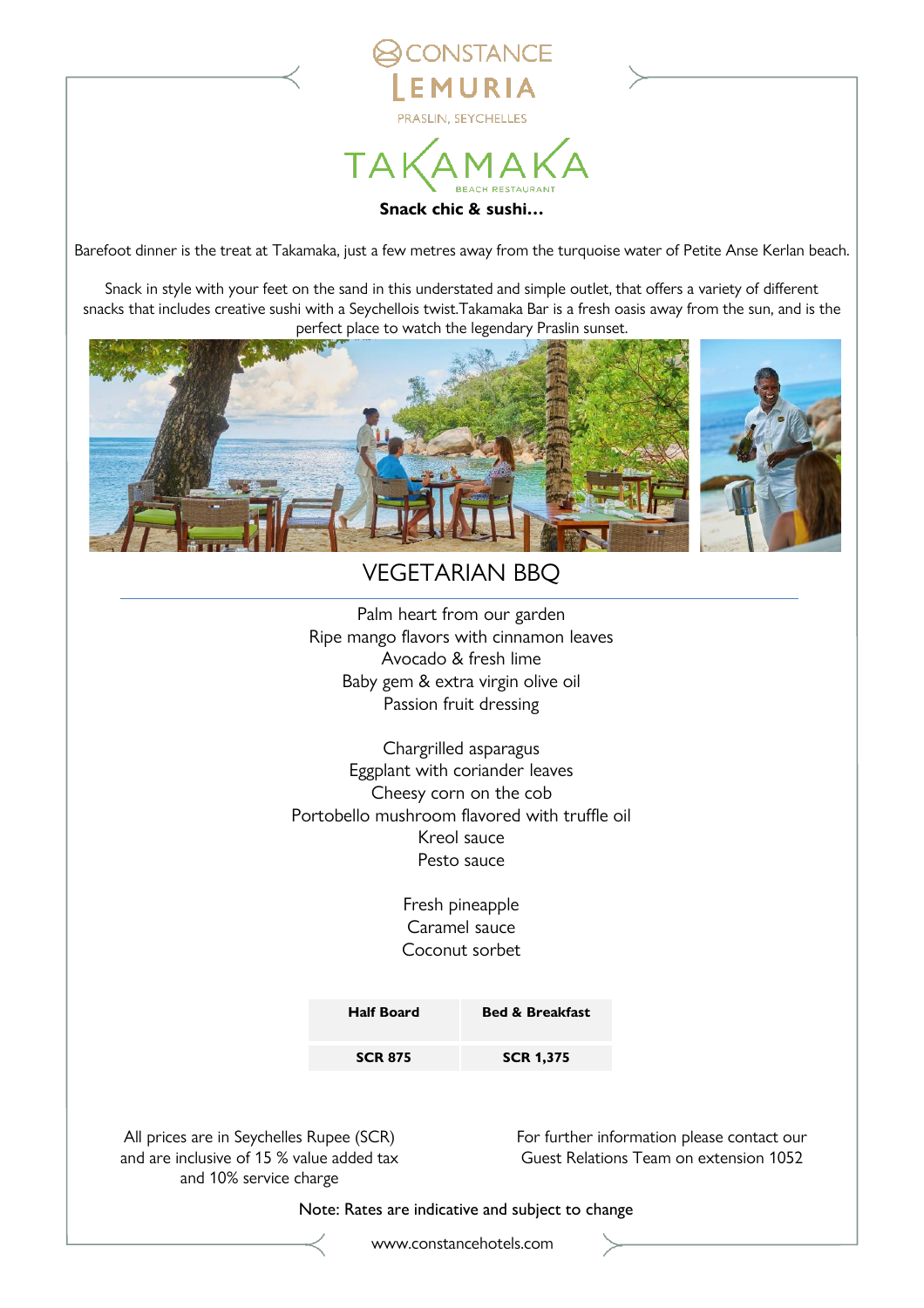

PRASLIN, SEYCHELLES

**ONSTANCE** 

EMURIA

Constance Lemuria Seychelles that is located on the north-west shore of Praslin with the ocean lapping gently at the shores of its white sandy beaches, offers unique locations to enjoy a memorable sundowner with spectacular views over the Indian Ocean and the Golf Course. If you've ever dreamed of paradise, you'll find it here.



## SUNDOWNER EXPERIENCES

Enjoy a precious Sundowner Experience at the different available locations:

#### **Tee 15**

Magnificent view over the golf course that also offers a breathtaking view of Anse Georgette considered to be one of the most beautiful beaches in the world

#### **Tee 18**

A high point that offers a stunning and unique view over the golf course and the Resort, having the Indian Ocean as a backdrop

#### **"On The Rocks"**

Intimate location not only for a beautiful sunset but also where you will hear the waves crashing thunderously against the boulders, providing the most natural and cathartic soundtrack to a decadent moment

|                                                                      | <b>PRICE</b>     |
|----------------------------------------------------------------------|------------------|
| SITE FEE INCLUDING CANAPÉS *                                         | <b>SCR 1500</b>  |
| SITE FEE, CANAPÉS & 1 BOTTLE OF<br><b>SPARKLING WINE</b>             | <b>SCR 2,330</b> |
| SITE FEE, CANAPÉS & 1 BOTTLE OF<br><b>CHAMPAGNE RUINART BLANC DE</b> | <b>SCR 6,050</b> |
| <b>BLANCS</b>                                                        |                  |

\* Wine or Drinks chargeable according to our beverage list

All prices are in Seychelles Rupee (SCR) and are inclusive of 15 % value added tax and 10% service charge

For further information please contact our Guest Relations Team on extension 1052

Note: Rates are indicative and subject to change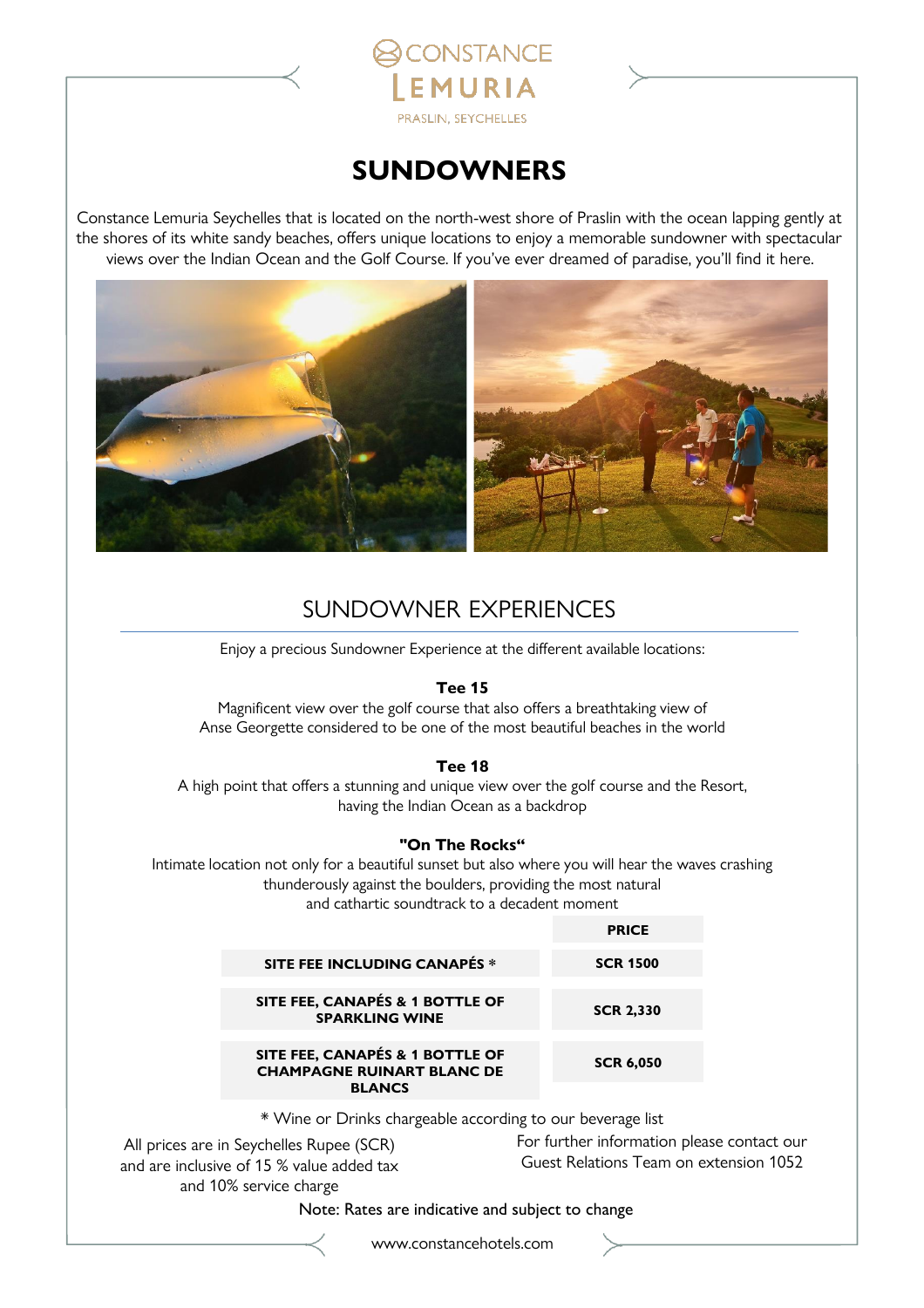## **PICNIC EXPERIENCES**

**ONSTANCE** 

EMURIA PRASLIN, SEYCHELLES

Constance Lemuria Seychelles that is located on the north-west shore of Praslin, with the ocean lapping gently at the shores of it's white sandy beaches, offers wonderful places to spread out a blanket and have a picnic, and each spot will give you a completely unique experience.

Whether you are looking for a beautiful view, a spot to wear out the kids, or a romantic hideaway, we have it!



## PICNIC EXPERIENCES

#### **Tee 15**

Magnificent view over the golf course that also offers a breathtaking view of Anse Georgette considered to be one of the most beautiful beaches in the world

#### **Tee 18**

A high point that offers a stunning and unique view over the golf course and the Resort, having the Indian Ocean as a backdrop

#### **"Anse Georgette Beach"**

With an incredible scenario mix of gorgeous turquoise ocean water, pristine white sand and incredible palm trees, this beach offers a natural and astounding beauty

#### **"Outside the Resort"**

Why not rent a car and explore the natural beauty of Praslin without having to worry were to have lunch. We will fully pack your picnic basket and deliver it at the Concierge area at your convenient time of departure from the hotel. Stop in one of the many beautiful beaches of Praslin, place your picnic towel on the white sand and just enjoy the moment

#### **MENU**

Focaccia Bread

Local vegetables crudités, assortment of tapenades Tomato and onion "Pico de Gallo", avocado toast Selection of fine cold cuts & hard cheese Chicken satay in Wrap Mediterranean quinoa salad bowl Chocolote brownie Seasonal fruits

#### All prices are in Seychelles Rupee (SCR) and are inclusive of 15 % value added tax and 10% service charge

#### **PRICE**

**SCR 1,500 per couple**

**Complete your picnic menu with a selection of beverages or wine that will be placed in a picnic cool box**

> For further information please contact our Guest Relations Team on extension 1052

Note: Rates are indicative and subject to change